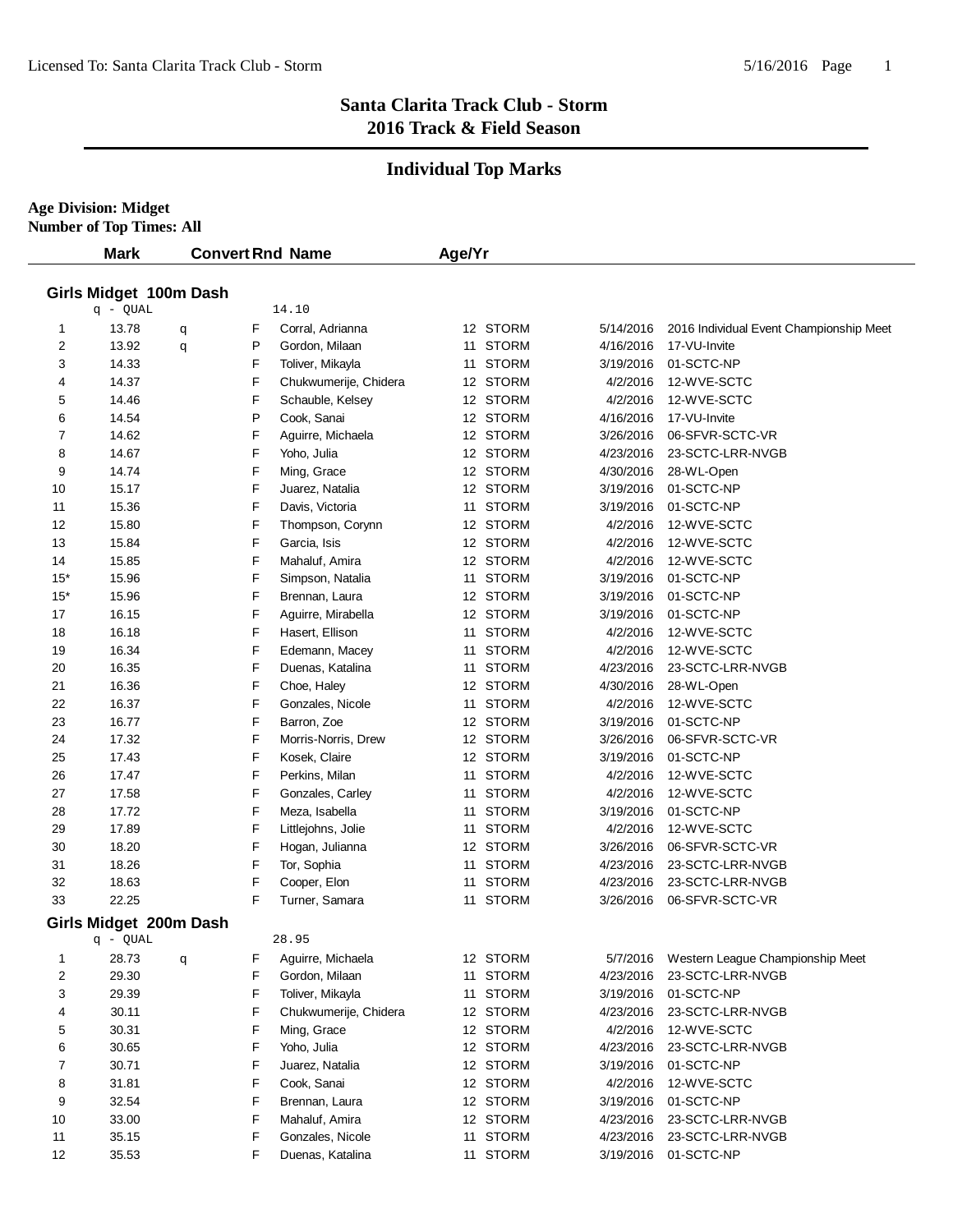# **Individual Top Marks**

|          | <b>Mark</b>        |                        | <b>Convert Rnd Name</b> |                                    |    | Age/Yr               |                        |                                                             |
|----------|--------------------|------------------------|-------------------------|------------------------------------|----|----------------------|------------------------|-------------------------------------------------------------|
|          |                    |                        |                         |                                    |    |                      |                        |                                                             |
| 13       | 35.66              |                        | F                       | Garcia, Isis                       |    | 12 STORM             | 4/23/2016              | 23-SCTC-LRR-NVGB                                            |
| 14       | 35.96              |                        | F                       | Littlejohns, Jolie                 |    | 11 STORM             | 3/19/2016              | 01-SCTC-NP                                                  |
| 15       | 35.99              |                        | F                       | Tor, Sophia                        |    | 11 STORM             | 4/23/2016              | 23-SCTC-LRR-NVGB                                            |
| 16       | 38.18              |                        | F                       | Gonzales, Carley                   |    | 11 STORM             | 4/23/2016              | 23-SCTC-LRR-NVGB                                            |
| 17       | 50.01              |                        | F                       | Turner, Samara                     |    | 11 STORM             | 4/23/2016              | 23-SCTC-LRR-NVGB                                            |
|          |                    | Girls Midget 400m Dash |                         |                                    |    |                      |                        |                                                             |
|          | q - QUAL           |                        |                         | 1:09.25                            |    |                      |                        |                                                             |
| 1        | 1:06.11            | q                      | F                       | Aguirre, Michaela                  |    | 12 STORM             | 4/2/2016               | 12-WVE-SCTC                                                 |
| 2        | 1:07.02            | q                      | F                       | Gordon, Milaan                     |    | 11 STORM             | 4/16/2016              | 17-VU-Invite                                                |
| 3        | 1:08.05            | q                      | F                       | Chukwumerije, Chidera              |    | 12 STORM             | 3/26/2016              | 06-SFVR-SCTC-VR                                             |
| 4        | 1:08.27            | q                      | F                       | Toliver, Mikayla                   | 11 | <b>STORM</b>         | 3/26/2016              | 06-SFVR-SCTC-VR                                             |
| 5        | 1:11.87            |                        | F                       | Juarez, Natalia                    |    | 12 STORM             | 3/26/2016              | 06-SFVR-SCTC-VR                                             |
| 6        | 1:11.96            |                        | F                       | Hasert, Ellison                    |    | 11 STORM             | 4/23/2016              | 23-SCTC-LRR-NVGB                                            |
| 7        | 1:12.43            |                        | F                       | Ming, Grace                        |    | 12 STORM             | 3/26/2016              | 06-SFVR-SCTC-VR                                             |
| 8        | 1:18.94            |                        | F                       | Duenas, Katalina                   |    | 11 STORM             | 3/26/2016              | 06-SFVR-SCTC-VR                                             |
| 9        | 1:18.95            |                        | F                       | Meza, Isabella                     |    | 11 STORM             | 4/16/2016              | 17-VU-Invite                                                |
| 10       | 1:19.75            |                        | F                       | Simpson, Natalia                   |    | 11 STORM             | 4/23/2016              | 23-SCTC-LRR-NVGB                                            |
| 11       | 1:20.10            |                        | F                       | Aguirre, Mirabella                 |    | 12 STORM             | 3/19/2016              | 01-SCTC-NP                                                  |
| 12       | 1:21.72            |                        | F                       | Tor, Sophia                        |    | 11 STORM             | 4/23/2016              | 23-SCTC-LRR-NVGB                                            |
| 13       | 1:22.56            |                        | F                       | Turner, Micah                      |    | 12 STORM             | 3/26/2016              | 06-SFVR-SCTC-VR                                             |
| 14       | 1:27.12            |                        | F                       | Barron, Zoe                        |    | 12 STORM             | 4/23/2016              | 23-SCTC-LRR-NVGB                                            |
| 15       | 1:27.89            |                        | F                       | Jimenez, Ava                       |    | 11 STORM             | 4/23/2016              | 23-SCTC-LRR-NVGB                                            |
| 16       | 1:55.26            |                        | F                       | Turner, Samara                     |    | 11 STORM             | 3/19/2016              | 01-SCTC-NP                                                  |
|          |                    | Girls Midget 800m Run  |                         |                                    |    |                      |                        |                                                             |
|          | q - QUAL           |                        |                         | 2:48.28                            |    |                      |                        |                                                             |
| 1        | 2:35.59            | q                      | F                       | Avila, Kelly                       |    | 11 STORM             | 4/23/2016              | 23-SCTC-LRR-NVGB                                            |
| 2        | 2:44.58            | q                      | F                       | Grossman, Kamryn                   |    | 11 STORM             | 4/23/2016              | 23-SCTC-LRR-NVGB                                            |
| 3        | 2:46.65            | q                      | F                       | Aguirre, Michaela                  |    | 12 STORM             | 3/26/2016              | 06-SFVR-SCTC-VR                                             |
| 4        | 2:47.00            | q                      | F                       | Juarez, Natalia                    |    | 12 STORM             | 5/14/2016              | 2016 Individual Event Championship Meet                     |
| 5        | 2:50.11            |                        | F                       | Aguirre, Mirabella                 |    | 12 STORM             | 5/7/2016               | Western League Championship Meet                            |
| 6        | 2:52.30            |                        | F                       | Dang, Melinda                      |    | 11 STORM             | 3/26/2016              | 06-SFVR-SCTC-VR                                             |
| 7        | 2:57.74            |                        | F                       | Toon, Jordyn                       |    | 11 STORM             | 3/19/2016              | 01-SCTC-NP                                                  |
| 8        | 2:59.00            |                        | F                       | Bingham, Savannah                  | 11 | <b>STORM</b>         | 4/30/2016              | 28-WL-Open                                                  |
| 9        | 3:00.21            |                        | F                       | Cruz, Madison                      | 11 | <b>STORM</b>         | 4/2/2016               | 12-WVE-SCTC                                                 |
| 10       | 3:03.07            |                        | F<br>F                  | Turner, Micah                      |    | 12 STORM<br>12 STORM | 4/23/2016              | 23-SCTC-LRR-NVGB                                            |
| 11       | 3:07.81            |                        | F                       | Garcia, Isis                       |    |                      | 3/26/2016<br>4/23/2016 | 06-SFVR-SCTC-VR                                             |
| 12       | 3:08.90            |                        | F                       | Edemann, Macey                     |    | 11 STORM<br>11 STORM |                        | 23-SCTC-LRR-NVGB<br>28-WL-Open                              |
| 13<br>14 | 3:39.75<br>4:04.06 |                        | F                       | Jimenez, Ava<br>Turner, Samara     |    | 11 STORM             | 4/30/2016<br>4/23/2016 | 23-SCTC-LRR-NVGB                                            |
|          |                    |                        |                         |                                    |    |                      |                        |                                                             |
|          |                    | Girls Midget 1500m Run |                         |                                    |    |                      |                        |                                                             |
|          | q - QUAL           |                        |                         | 5:40.40                            |    |                      |                        |                                                             |
| 1        | 5:19.56            | q                      | F                       | Grossman, Kamryn                   |    | 11 STORM             | 5/7/2016               | Western League Championship Meet                            |
| 2        | 5:21.72            | q                      | F                       | Avila, Kelly<br>Washington, Hayden |    | 11 STORM<br>12 STORM | 5/14/2016              | 2016 Individual Event Championship Meet<br>23-SCTC-LRR-NVGB |
| 3<br>4   | 5:31.43<br>5:33.46 | q                      | F<br>F                  | Dang, Melinda                      |    | 11 STORM             | 4/23/2016<br>4/2/2016  | 12-WVE-SCTC                                                 |
| 5        | 5:40.67            | q                      | F                       | Toon, Jordyn                       |    | 11 STORM             | 3/19/2016              | 01-SCTC-NP                                                  |
| 6        | 5:53.09            |                        | F                       | Garcia, Isis                       |    | 12 STORM             | 4/2/2016               | 12-WVE-SCTC                                                 |
| 7        | 5:53.44            |                        | F                       | Aguirre, Michaela                  |    | 12 STORM             | 4/23/2016              | 23-SCTC-LRR-NVGB                                            |
| 8        | 5:55.18            |                        | F                       | Cruz, Emily                        |    | 12 STORM             | 4/2/2016               | 12-WVE-SCTC                                                 |
| 9        | 6:03.76            |                        | F                       | Edemann, Macey                     |    | 11 STORM             | 4/23/2016              | 23-SCTC-LRR-NVGB                                            |
|          |                    |                        |                         |                                    |    |                      |                        |                                                             |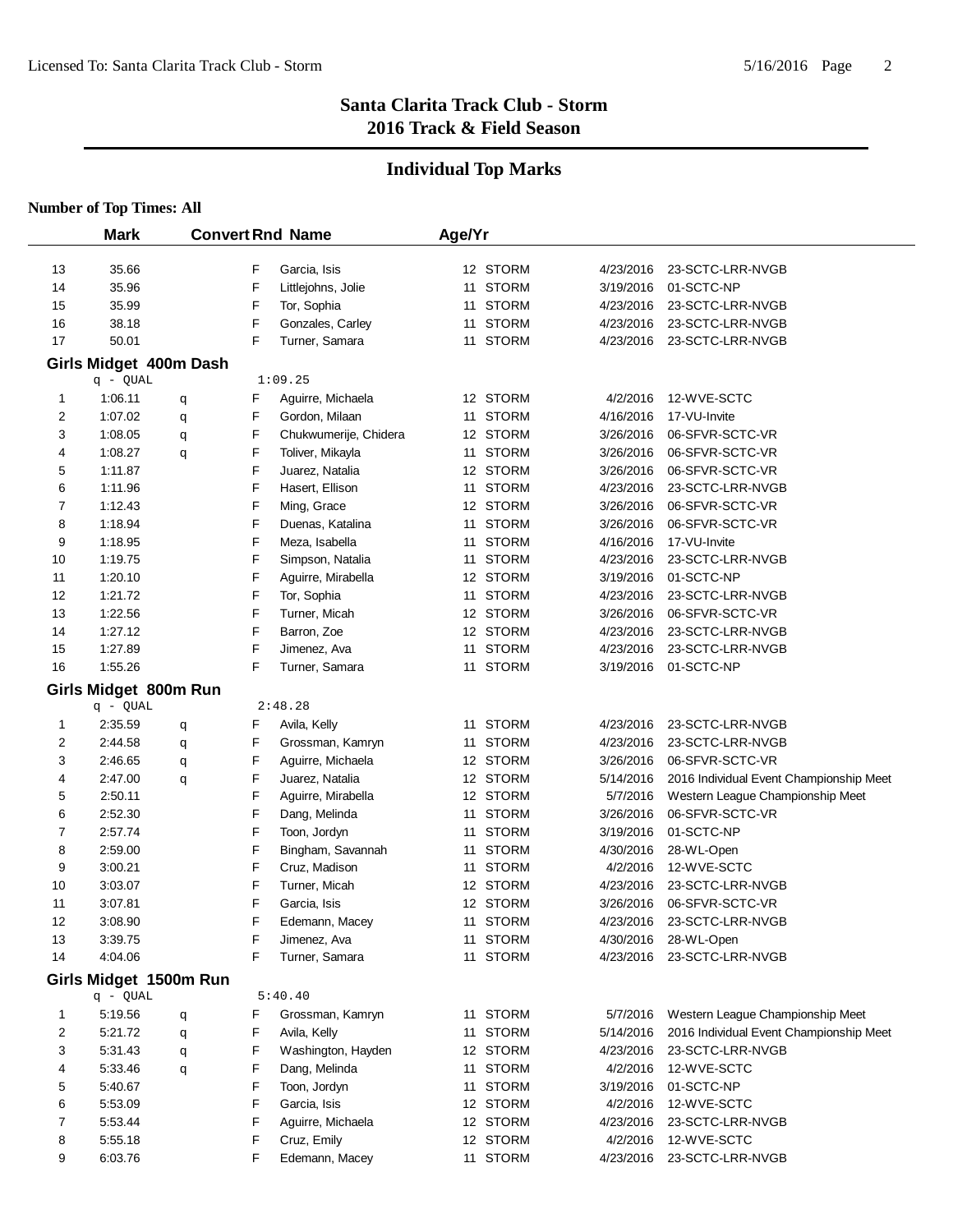# **Individual Top Marks**

|       | <b>Mark</b> |                              | <b>Convert Rnd Name</b>    | Age/Yr |          |           |                                         |
|-------|-------------|------------------------------|----------------------------|--------|----------|-----------|-----------------------------------------|
|       |             |                              |                            |        |          |           |                                         |
| 10    | 6:04.33     |                              | F<br>Cruz, Madison         |        | 11 STORM | 4/2/2016  | 12-WVE-SCTC                             |
| 11    | 6:10.41     |                              | F<br>Bingham, Savannah     |        | 11 STORM | 4/23/2016 | 23-SCTC-LRR-NVGB                        |
| 12    | 6:16.00     |                              | F<br>Aguirre, Mirabella    |        | 12 STORM | 3/26/2016 | 06-SFVR-SCTC-VR                         |
| 13    | 6:16.97     |                              | F<br>Turner, Micah         |        | 12 STORM | 4/23/2016 | 23-SCTC-LRR-NVGB                        |
| 14    | 7:09.86     |                              | F<br>Jimenez, Ava          |        | 11 STORM | 4/30/2016 | 28-WL-Open                              |
| 15    | 7:34.66     |                              | F<br>McCarty, Olivia       |        | 11 STORM | 3/26/2016 | 06-SFVR-SCTC-VR                         |
| 16    | 7:34.69     |                              | F<br>Pascarelli, Stella    |        | 11 STORM | 4/30/2016 | 28-WL-Open                              |
|       |             | Girls Midget 3000m Run       |                            |        |          |           |                                         |
|       | q - QUAL    |                              | 13:10.00                   |        |          |           |                                         |
| 1     | 11:27.71    | q                            | F<br>Grossman, Kamryn      |        | 11 STORM | 4/23/2016 | 23-SCTC-LRR-NVGB                        |
| 2     | 11:52.36    | q                            | F<br>Washington, Hayden    |        | 12 STORM | 3/26/2016 | 06-SFVR-SCTC-VR                         |
| 3     | 11:55.42    | q                            | F<br>Dang, Melinda         |        | 11 STORM | 5/14/2016 | 2016 Individual Event Championship Meet |
| 4     | 12:10.60    | q                            | F<br>Toon, Jordyn          |        | 11 STORM | 4/16/2016 | 17-VU-Invite                            |
| 5     | 12:23.31    | q                            | F<br>Cruz, Emily           |        | 12 STORM | 5/7/2016  | Western League Championship Meet        |
| 6     | 12:35.10    | q                            | F<br>Cruz, Madison         |        | 11 STORM | 5/14/2016 | 2016 Individual Event Championship Meet |
| 7     | 12:38.09    | q                            | F<br>Bingham, Savannah     |        | 11 STORM | 4/30/2016 | 28-WL-Open                              |
| 8     | 13:34.45    |                              | F<br>Price, Sophie         |        | 12 STORM | 3/19/2016 | 01-SCTC-NP                              |
| 9     | 13:40.67    |                              | F<br>Turner, Micah         |        | 12 STORM | 4/30/2016 | 28-WL-Open                              |
| 10    | 14:34.51    |                              | F<br>Ellerbrock, Rheanna   |        | 12 STORM | 4/23/2016 | 23-SCTC-LRR-NVGB                        |
|       |             | Girls Midget 80m Hurdles 30" |                            |        |          |           |                                         |
|       | q - QUAL    |                              | 16.70 16.                  |        |          |           |                                         |
| 1     | 13.99       | q                            | F<br>Schauble, Kendall     |        | 12 STORM | 4/2/2016  | 12-WVE-SCTC                             |
| 2     | 14.50       | q                            | F<br>Chukwumerije, Chidera |        | 12 STORM | 5/7/2016  | Western League Championship Meet        |
| 3     | 15.67       | q                            | F<br>Davis, Victoria       |        | 11 STORM | 4/16/2016 | 17-VU-Invite                            |
| 4     | 16.67       | q                            | F<br>Simpson, Natalia      |        | 11 STORM | 4/2/2016  | 12-WVE-SCTC                             |
| 5     | 16.97       |                              | F<br>Mahaluf, Amira        |        | 12 STORM | 4/23/2016 | 23-SCTC-LRR-NVGB                        |
| 6     | 18.12       |                              | F<br>Thompson, Corynn      |        | 12 STORM | 4/23/2016 | 23-SCTC-LRR-NVGB                        |
| 7     | 18.14       |                              | F<br>Corral, Adrianna      |        | 12 STORM | 3/19/2016 | 01-SCTC-NP                              |
| 8     | 19.26       |                              | F<br>Perkins, Milan        |        | 11 STORM | 4/2/2016  | 12-WVE-SCTC                             |
|       |             | Girls Midget High Jump       |                            |        |          |           |                                         |
|       | q - QUAL    |                              | $4 - 01.00$                |        |          |           |                                         |
| 1     | 4-08.00     | q                            | F<br>Schauble, Kendall     |        | 12 STORM | 4/2/2016  | 12-WVE-SCTC                             |
| $2^*$ | 4-07.00     | q                            | F<br>Davis, Victoria       |        | 11 STORM | 5/7/2016  | Western League Championship Meet        |
| $2^*$ | 4-07.00     | q                            | F<br>Aguirre, Michaela     |        | 12 STORM | 5/7/2016  | Western League Championship Meet        |
| 4     | 4-05.00     | q                            | F<br>Yoho, Julia           |        | 12 STORM | 3/26/2016 | 06-SFVR-SCTC-VR                         |
| 5     | 3-08.00     |                              | F<br>Edemann, Macey        |        | 11 STORM | 4/2/2016  | 12-WVE-SCTC                             |
| 6*    | 3-06.00     |                              | Kosek, Claire              |        | 12 STORM |           | 3/19/2016 01-SCTC-NP                    |
| $6*$  | 3-06.00     |                              | F<br>Toon, Jordyn          |        | 11 STORM |           | 4/23/2016 23-SCTC-LRR-NVGB              |
| $6*$  | 3-06.00     |                              | F<br>Cooper, Elon          |        | 11 STORM |           | 4/23/2016 23-SCTC-LRR-NVGB              |
|       |             | Girls Midget Long Jump       |                            |        |          |           |                                         |
|       | q - QUAL    |                              | $12 - 03.00$               |        |          |           |                                         |
| 1     | 13-00.50    | q                            | F<br>Davis, Victoria       |        | 11 STORM | 5/14/2016 | 2016 Individual Event Championship Meet |
| 2     | 11-00.25    |                              | F<br>Thompson, Corynn      |        | 12 STORM | 4/16/2016 | 17-VU-Invite                            |
| 3     | 11-00.00    |                              | F<br>Edemann, Macey        |        | 11 STORM | 3/19/2016 | 01-SCTC-NP                              |
| 4     | 10-06.00    |                              | F<br>Littlejohns, Jolie    |        | 11 STORM | 4/23/2016 | 23-SCTC-LRR-NVGB                        |
| 5     | 9-10.00     |                              | F<br>Morris-Norris, Drew   |        | 12 STORM | 3/26/2016 | 06-SFVR-SCTC-VR                         |
| 6     | 8-08.00     |                              | F<br>Gonzales, Nicole      |        | 11 STORM | 3/26/2016 | 06-SFVR-SCTC-VR                         |
| 7     | 8-02.75     |                              | F<br>Perkins, Milan        |        | 11 STORM | 4/16/2016 | 17-VU-Invite                            |
| 8     | 7-09.75     |                              | F<br>Gonzales, Carley      |        | 11 STORM | 3/26/2016 | 06-SFVR-SCTC-VR                         |
| 9     | 7-02.25     |                              | Turner, Samara<br>F        |        | 11 STORM | 4/16/2016 | 17-VU-Invite                            |
|       |             |                              |                            |        |          |           |                                         |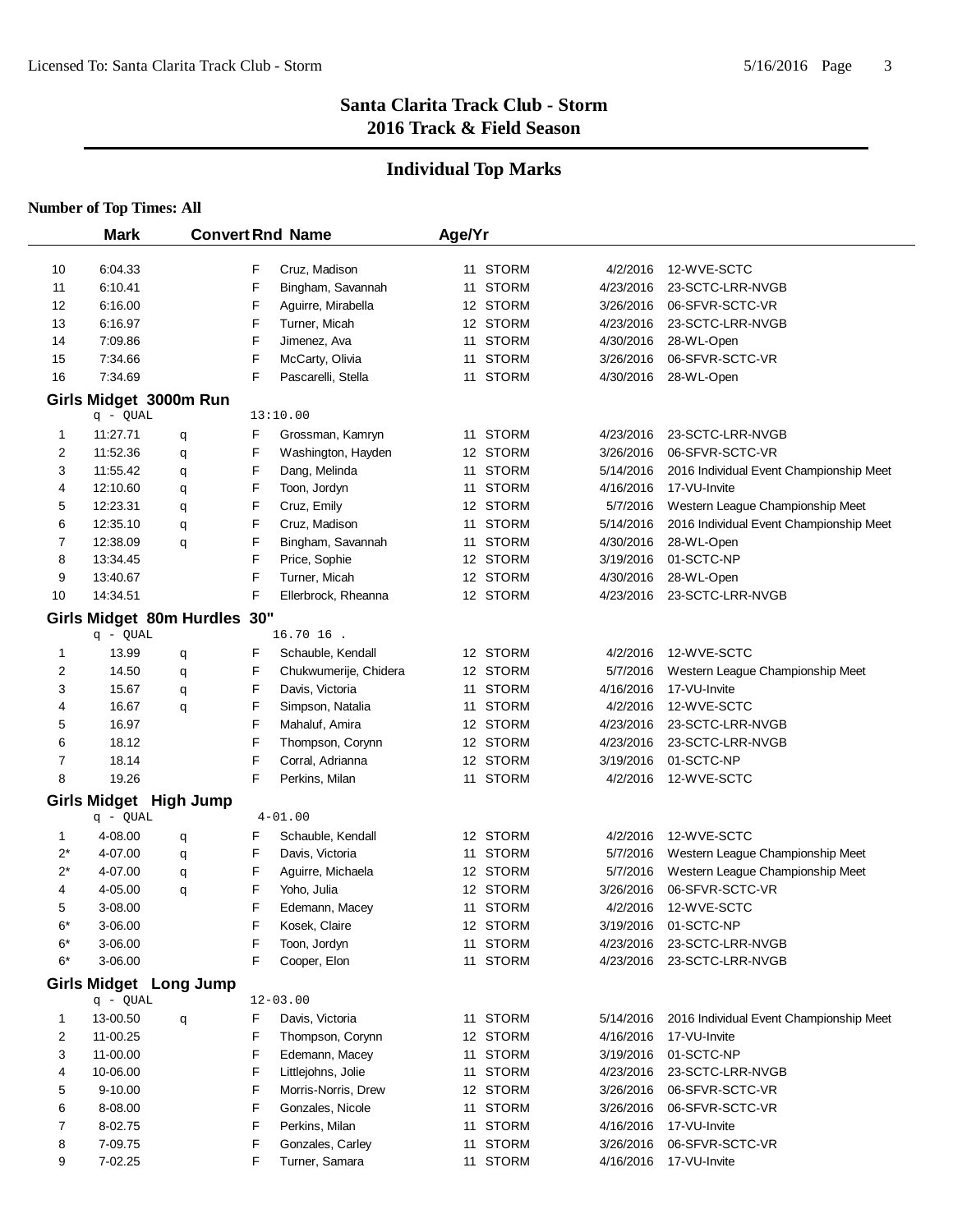# **Individual Top Marks**

|           | <b>Mark</b>                 |   |        | <b>Convert Rnd Name</b>            | Age/Yr |                      |                       |                                         |
|-----------|-----------------------------|---|--------|------------------------------------|--------|----------------------|-----------------------|-----------------------------------------|
|           |                             |   |        |                                    |        |                      |                       |                                         |
| 10        | 6-01.50                     |   | F      | Cooper, Elon                       |        | 11 STORM             | 4/23/2016             | 23-SCTC-LRR-NVGB                        |
|           | Girls Midget Shot Put 6 lb. |   |        |                                    |        |                      |                       |                                         |
|           | q - QUAL                    |   |        | $21 - 06.00$ 16.                   |        |                      |                       |                                         |
| 1         | 39-06.00                    | q | F      | Schauble, Kelsey                   |        | 12 STORM             | 5/14/2016             | 2016 Individual Event Championship Meet |
| 2         | 21-05.00                    |   | F      | Littlejohns, Jolie                 |        | 11 STORM             | 5/14/2016             | 2016 Individual Event Championship Meet |
| 3         | 20-03.25                    |   | F      | Aguirre, Mirabella                 |        | 12 STORM             | 5/7/2016              | Western League Championship Meet        |
| 4         | 17-08.50                    |   | F      | de Wit, Eden                       |        | 12 STORM             | 3/26/2016             | 06-SFVR-SCTC-VR                         |
| 5         | 16-04.00                    |   | F      | Simpson, Natalia                   |        | 11 STORM             | 4/23/2016             | 23-SCTC-LRR-NVGB                        |
| 6         | 16-02.50                    |   | F      | Morris-Norris, Drew                |        | 12 STORM             | 4/23/2016             | 23-SCTC-LRR-NVGB                        |
| 7         | 15-06.50                    |   | F<br>F | Toon, Jordyn                       |        | 11 STORM<br>11 STORM | 4/16/2016             | 17-VU-Invite                            |
| 8         | 15-05.50                    |   | F      | Meza, Isabella                     |        |                      | 4/16/2016             | 17-VU-Invite                            |
| 9         | 14-10.00                    |   | F      | Pascarelli, Stella                 |        | 11 STORM             | 4/30/2016             | 28-WL-Open                              |
| 10        | 14-09.00                    |   |        | Cruz, Madison                      |        | 11 STORM             | 4/2/2016              | 12-WVE-SCTC                             |
|           | Boys Midget 100m Dash       |   |        |                                    |        |                      |                       |                                         |
|           | q - QUAL                    |   |        | 13.60                              |        |                      |                       |                                         |
| 1         | 12.78                       | q | Ρ      | Ogbu, Dante                        |        | 12 STORM             | 4/16/2016             | 17-VU-Invite                            |
| 2         | 13.38                       | q | Ρ      | Guidry, Dallas                     |        | 12 STORM             | 4/16/2016             | 17-VU-Invite                            |
| $3^\star$ | 13.68                       |   | Ρ      | Descamps, Ethan                    |        | 12 STORM             | 4/16/2016             | 17-VU-Invite                            |
| $3^\star$ | 13.68                       |   | F      | Holland, Quincy                    |        | 12 STORM             | 4/2/2016              | 12-WVE-SCTC                             |
| 5         | 13.87                       |   | P      | Burns, Tyler                       |        | 12 STORM             | 4/16/2016             | 17-VU-Invite                            |
| 6         | 14.41                       |   | P      | Roberts, Jaden                     |        | 12 STORM             | 4/16/2016             | 17-VU-Invite                            |
| 7         | 14.43                       |   | P      | Aguilar, Tyler                     |        | 12 STORM             | 4/16/2016             | 17-VU-Invite                            |
| 8         | 14.58                       |   | F      | Rodriguez, Dylan                   |        | 11 STORM             | 3/19/2016             | 01-SCTC-NP                              |
| 9         | 15.04                       |   | F      | Corbet, Tyler                      |        | 11 STORM             | 4/30/2016             | 28-WL-Open                              |
| 10        | 15.09                       |   | F      | Powell, Jameel                     |        | 11 STORM             | 4/30/2016             | 28-WL-Open                              |
| 11        | 15.20                       |   | F      | Alcantara, Anthony                 |        | 12 STORM             | 3/19/2016             | 01-SCTC-NP                              |
| 12        | 15.23                       |   | P      | Gavina, Jacob                      |        | 11 STORM             | 4/16/2016             | 17-VU-Invite                            |
| 13<br>14  | 15.24<br>15.50              |   | F<br>F | Lakhotia, Viraj                    |        | 12 STORM<br>11 STORM | 4/30/2016<br>4/2/2016 | 28-WL-Open<br>12-WVE-SCTC               |
|           | 15.70                       |   | F      | Gonzales, Reagan<br>Phillips, Dane |        | 12 STORM             | 3/19/2016             | 01-SCTC-NP                              |
| 15<br>16  | 15.88                       |   | Ρ      | Carrillo III, Ernie                |        | 12 STORM             | 4/16/2016             | 17-VU-Invite                            |
| 17        | 16.17                       |   | Ρ      | Taylor, Cameron                    |        | 11 STORM             | 4/16/2016             | 17-VU-Invite                            |
| 18        | 16.18                       |   | F      | Joachim, Justice                   | 11     | <b>STORM</b>         | 4/30/2016             | 28-WL-Open                              |
| 19        | 16.20                       |   | P      | Duhm, Cooper                       |        | 12 STORM             | 4/16/2016             | 17-VU-Invite                            |
| 20        | 16.23                       |   | F      | Hawkins, Michael                   |        | 11 STORM             | 4/23/2016             | 23-SCTC-LRR-NVGB                        |
| 21        | 16.27                       |   | P      | Haugen, Samuel                     |        | 11 STORM             | 4/16/2016             | 17-VU-Invite                            |
| 22        | 16.36                       |   | P      | Cruz, Caleb                        |        | 11 STORM             | 4/16/2016             | 17-VU-Invite                            |
| 23        | 16.53                       |   | F      | Ward, Wyatt                        |        | 12 STORM             | 3/19/2016             | 01-SCTC-NP                              |
| 24        | 16.58                       |   | P      | Morgan, Preston                    |        | 11 STORM             | 4/16/2016             | 17-VU-Invite                            |
| 25        | 16.66                       |   | Ρ      | Anderson, Joseph                   |        | 12 STORM             | 4/16/2016             | 17-VU-Invite                            |
| 26        | 16.73                       |   | F      | Wilkinson, Nathaniel               |        | 11 STORM             | 3/19/2016             | 01-SCTC-NP                              |
| 27        | 16.98                       |   | Ρ      | Gonzales, Jonathan                 |        | 12 STORM             | 4/16/2016             | 17-VU-Invite                            |
| 28        | 17.45                       |   | F      | Hair, William                      |        | 12 STORM             | 3/19/2016             | 01-SCTC-NP                              |
| 29        | 17.46                       |   | P      | Acker, Trevor                      |        | 12 STORM             | 4/16/2016             | 17-VU-Invite                            |
| 30        | 17.62                       |   | F      | Tovar, Alexander                   |        | 11 STORM             | 4/23/2016             | 23-SCTC-LRR-NVGB                        |
| 31        | 17.67                       |   | F      | Glaess, Grant                      |        | 11 STORM             | 3/19/2016             | 01-SCTC-NP                              |
| 32        | 17.69                       |   | F      | Warman, Justin                     |        | 11 STORM             | 3/19/2016             | 01-SCTC-NP                              |
| 33        | 17.89                       |   | F      | Mann, Jaran                        |        | 11 STORM             | 3/19/2016             | 01-SCTC-NP                              |
| 34        | 17.94                       |   | F      | Lim, Kenya                         |        | 12 STORM             | 3/26/2016             | 06-SFVR-SCTC-VR                         |
| 35        | 18.25                       |   | F      | Loo, William                       |        | 12 STORM             | 3/26/2016             | 06-SFVR-SCTC-VR                         |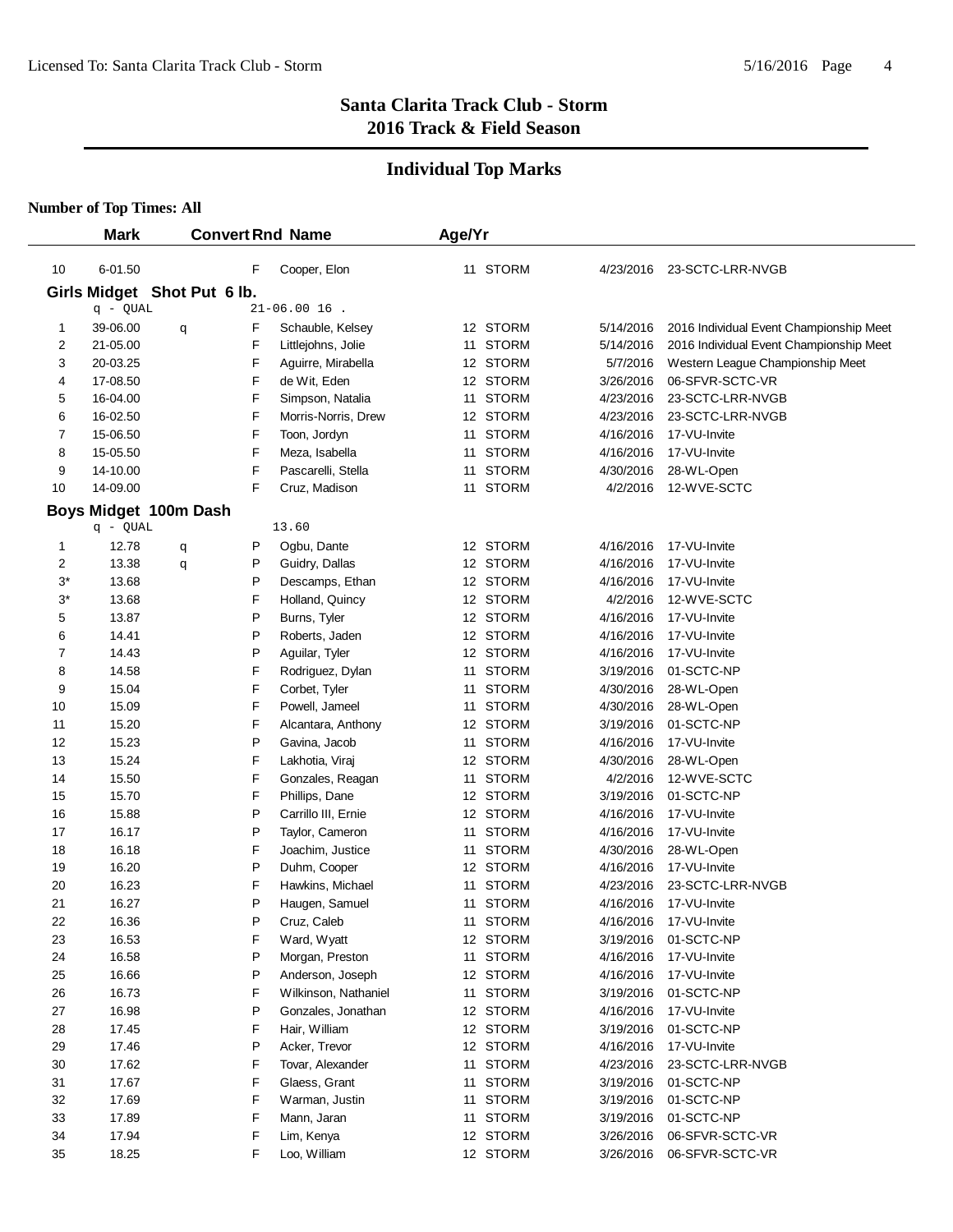# **Individual Top Marks**

|          | <b>Mark</b>           |   |        | <b>Convert Rnd Name</b>           | Age/Yr |                      |                        |                                         |
|----------|-----------------------|---|--------|-----------------------------------|--------|----------------------|------------------------|-----------------------------------------|
| 36       | 18.36                 |   | F      | Choi, Terry                       |        | 11 STORM             | 3/19/2016              | 01-SCTC-NP                              |
| 37       | 19.25                 |   | F      | Uleman, Christian                 |        | 11 STORM             | 4/30/2016              | 28-WL-Open                              |
| 38       | 28.02                 |   | F      | Stella, Vincent                   |        | 11 STORM             | 4/30/2016              | 28-WL-Open                              |
|          | Boys Midget 200m Dash |   |        |                                   |        |                      |                        |                                         |
|          | q - QUAL              |   |        | 27.94                             |        |                      |                        |                                         |
| 1        | 26.86                 | q | F      | Ogbu, Dante                       |        | 12 STORM             | 4/16/2016              | 17-VU-Invite                            |
| 2        | 26.95                 | q | F      | Holland, Quincy                   |        | 12 STORM             | 5/14/2016              | 2016 Individual Event Championship Meet |
| 3        | 28.78                 |   | F      | Guidry, Dallas                    |        | 12 STORM             | 4/2/2016               | 12-WVE-SCTC                             |
| 4        | 29.41                 |   | F      | Descamps, Ethan                   |        | 12 STORM             | 4/23/2016              | 23-SCTC-LRR-NVGB                        |
| 5        | 30.55                 |   | F      | Nilson, Alex                      |        | 12 STORM             | 3/19/2016              | 01-SCTC-NP                              |
| 6        | 31.75                 |   | F      | Powell, Jameel                    |        | 11 STORM             | 4/30/2016              | 28-WL-Open                              |
| 7        | 33.08                 |   | F      | Roberts, Jaden                    |        | 12 STORM             | 3/19/2016              | 01-SCTC-NP                              |
| 8        | 33.54                 |   | F      | Gavina, Jacob                     |        | 11 STORM             | 4/30/2016              | 28-WL-Open                              |
| 9        | 34.45                 |   | F      | Joachim, Justice                  |        | 11 STORM             | 4/30/2016              | 28-WL-Open                              |
| 10       | 35.67                 |   | F      | Hair, William                     |        | 12 STORM             | 4/23/2016              | 23-SCTC-LRR-NVGB                        |
| 11       | 35.79                 |   | F      | Wilkinson, Nathaniel              |        | 11 STORM             | 4/23/2016              | 23-SCTC-LRR-NVGB                        |
| 12       | 39.91                 |   | F      | O'Sullivan, Kyle                  |        | 12 STORM             | 3/19/2016              | 01-SCTC-NP                              |
| 13       | 42.34                 |   | F      | Mann, Jaran                       |        | 11 STORM             | 4/30/2016              | 28-WL-Open                              |
| 14       | 43.35                 |   | F      | Uleman, Christian                 |        | 11 STORM             | 3/26/2016              | 06-SFVR-SCTC-VR                         |
|          | Boys Midget 400m Dash |   |        |                                   |        |                      |                        |                                         |
|          | q - QUAL              |   |        | 1:04.75                           |        |                      |                        |                                         |
| 1        | 58.63                 | q | F      | Holland, Quincy                   |        | 12 STORM             | 5/7/2016               | Western League Championship Meet        |
| 2        | 1:01.03               | q | F      | Ogbu, Dante                       |        | 12 STORM             | 4/23/2016              | 23-SCTC-LRR-NVGB                        |
| 3        | 1:02.87               | q | F      | Descamps, Ethan                   |        | 12 STORM             | 5/7/2016               | Western League Championship Meet        |
| 4        | 1:07.37               |   | F      | Nilson, Alex                      |        | 12 STORM             | 3/26/2016              | 06-SFVR-SCTC-VR                         |
| 5        | 1:11.99               |   | F      | Burns, Tyler                      |        | 12 STORM             | 4/23/2016              | 23-SCTC-LRR-NVGB                        |
| 6        | 1:12.91               |   | F      | Aguilar, Tyler                    |        | 12 STORM             | 3/26/2016              | 06-SFVR-SCTC-VR                         |
| 7        | 1:14.34               |   | F      | Lakhotia, Viraj                   |        | 12 STORM             | 4/30/2016              | 28-WL-Open                              |
| 8        | 1:14.75               |   | F      | Gavina, Jacob                     |        | 11 STORM             | 4/23/2016              | 23-SCTC-LRR-NVGB                        |
| 9        | 1:15.51               |   | F      | Fredericks, Jacob                 | 11     | STORM                | 4/23/2016              | 23-SCTC-LRR-NVGB                        |
| 10       | 1:16.46               |   | F      | Wilkinson, Nathaniel              |        | 11 STORM             | 4/2/2016               | 12-WVE-SCTC                             |
| 11       | 1:16.48               |   | F      | Corbet, Tyler                     |        | 11 STORM             | 4/2/2016               | 12-WVE-SCTC                             |
| 12       | 1:19.80               |   | F<br>F | Carrillo III, Ernie               |        | 12 STORM<br>12 STORM | 3/26/2016              | 06-SFVR-SCTC-VR<br>01-SCTC-NP           |
| 13       | 1:21.18<br>1:21.88    |   | F      | Duhm, Cooper                      |        | 11 STORM             | 3/19/2016<br>3/19/2016 | 01-SCTC-NP                              |
| 14<br>15 | 1:22.13               |   | F      | Warman, Justin<br>Taylor, Cameron |        | 11 STORM             | 4/23/2016              | 23-SCTC-LRR-NVGB                        |
| 16       | 1:22.18               |   | F      | Hair, William                     |        | 12 STORM             | 3/26/2016              | 06-SFVR-SCTC-VR                         |
| 17       | 1:22.71               |   | F      | Acker, Trevor                     |        | 12 STORM             | 3/19/2016              | 01-SCTC-NP                              |
| 18       | 1:22.88               |   | F      | Tovar, Alexander                  |        | 11 STORM             | 4/23/2016              | 23-SCTC-LRR-NVGB                        |
| 19       | 1:23.71               |   | F      | Ward, Wyatt                       |        | 12 STORM             | 3/19/2016              | 01-SCTC-NP                              |
| 20       | 1:31.27               |   | F      | Mann, Jaran                       |        | 11 STORM             | 3/26/2016              | 06-SFVR-SCTC-VR                         |
| 21       | 1:33.53               |   | F      | Glaess, Grant                     |        | 11 STORM             | 4/2/2016               | 12-WVE-SCTC                             |
| 22       | 1:35.75               |   | F      | Uleman, Christian                 |        | 11 STORM             | 4/30/2016              | 28-WL-Open                              |
| 23       | 1:38.44               |   | F      | O'Sullivan, Kyle                  |        | 12 STORM             | 3/19/2016              | 01-SCTC-NP                              |
| 24       | 2:08.46               |   | F      | Stella, Vincent                   |        | 11 STORM             | 4/23/2016              | 23-SCTC-LRR-NVGB                        |
|          | Boys Midget 800m Run  |   |        |                                   |        |                      |                        |                                         |
|          | q - QUAL              |   |        | 2:38.40                           |        |                      |                        |                                         |
| 1        | 2:37.41               | q | F      | Nilson, Alex                      |        | 12 STORM             | 4/23/2016              | 23-SCTC-LRR-NVGB                        |
| 2        | 2:40.46               |   | F      | Holland, Quincy                   |        | 12 STORM             | 3/19/2016              | 01-SCTC-NP                              |
| 3        | 2:44.43               |   | F      | Ahten, Owen                       |        | 11 STORM             | 4/30/2016              | 28-WL-Open                              |
|          |                       |   |        |                                   |        |                      |                        |                                         |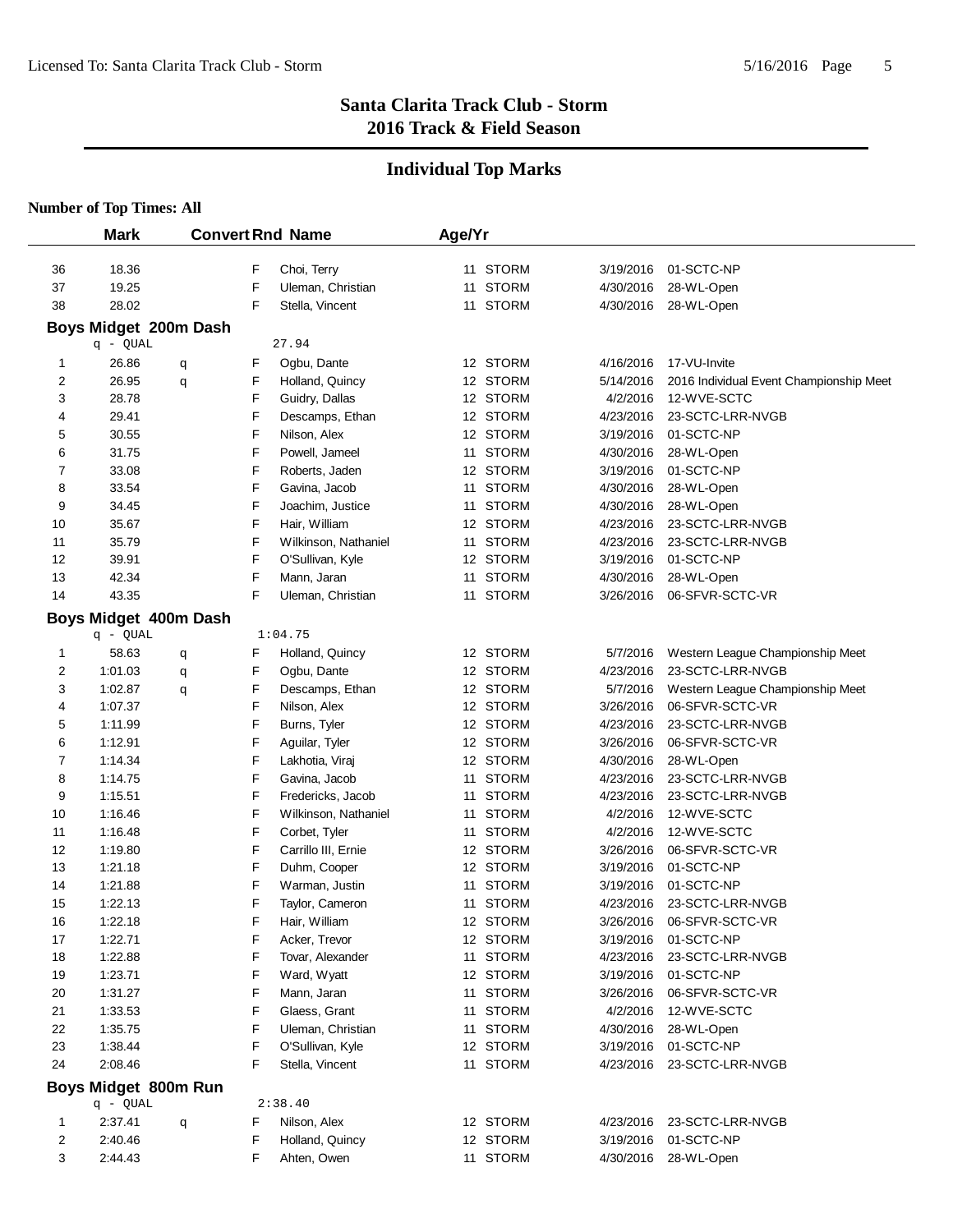### **Individual Top Marks**

#### **Number of Top Times: All**

|    | <b>Mark</b>                       |        | <b>Convert Rnd Name</b> | Age/Yr |          |           |                                         |
|----|-----------------------------------|--------|-------------------------|--------|----------|-----------|-----------------------------------------|
|    |                                   |        |                         |        |          |           |                                         |
| 4  | 2:50.84                           | F      | Branda, Nathan          |        | 12 STORM | 4/30/2016 | 28-WL-Open                              |
| 5  | 2:51.61                           | F      | Gallardo, Brady         |        | 12 STORM | 4/23/2016 | 23-SCTC-LRR-NVGB                        |
| 6  | 2:58.43                           | F      | Wilkinson, Nathaniel    |        | 11 STORM | 4/16/2016 | 17-VU-Invite                            |
| 7  | 3:07.48                           | F      | Canham, Caleb           |        | 11 STORM | 3/19/2016 | 01-SCTC-NP                              |
| 8  | 3:15.70                           | F      | Glaess, Grant           |        | 11 STORM | 4/23/2016 | 23-SCTC-LRR-NVGB                        |
| 9  | 3:19.64                           | F      | Rodriguez, Jacob        |        | 11 STORM | 4/30/2016 | 28-WL-Open                              |
| 10 | 4:22.35                           | F      | O'Sullivan, Kyle        |        | 12 STORM | 3/26/2016 | 06-SFVR-SCTC-VR                         |
|    | Boys Midget 1500m Run             |        |                         |        |          |           |                                         |
|    | q - QUAL                          |        | 5:22.00                 |        |          |           |                                         |
| 1  | 5:27.64                           | F      | Ahten, Owen             |        | 11 STORM | 4/30/2016 | 28-WL-Open                              |
| 2  | 5:33.49                           | F      | Branda, Nathan          |        | 12 STORM | 4/30/2016 | 28-WL-Open                              |
| 3  | 5:40.80                           | F      | Fredericks, Jacob       |        | 11 STORM | 4/23/2016 | 23-SCTC-LRR-NVGB                        |
| 4  | 5:41.92                           | F      | Gallardo, Brady         |        | 12 STORM | 4/16/2016 | 17-VU-Invite                            |
| 5  | 5:48.99                           | F      | Canham, Caleb           |        | 11 STORM | 4/23/2016 | 23-SCTC-LRR-NVGB                        |
| 6  | 5:49.82                           | F      | Nilson, Alex            |        | 12 STORM | 4/2/2016  | 12-WVE-SCTC                             |
| 7  | 5:58.00                           | F      | Wilkinson, Nathaniel    |        | 11 STORM | 4/16/2016 | 17-VU-Invite                            |
| 8  | 6:07.40                           | F      | Lakhotia, Viraj         |        | 12 STORM | 4/16/2016 | 17-VU-Invite                            |
| 9  | 6:20.55                           | F      | Acker, Trevor           |        | 12 STORM | 4/30/2016 | 28-WL-Open                              |
| 10 | 6:20.77                           | F      | O'Sullivan, Kyle        |        | 12 STORM | 4/30/2016 | 28-WL-Open                              |
| 11 | 6:24.96                           | F      | Vooijs, Matthew         |        | 11 STORM | 4/2/2016  | 12-WVE-SCTC                             |
| 12 | 6:31.71                           | F      | Rodriguez, Jacob        |        | 11 STORM | 4/23/2016 | 23-SCTC-LRR-NVGB                        |
| 13 | 6:49.61                           | F      | Ward, Wyatt             |        | 12 STORM | 4/23/2016 | 23-SCTC-LRR-NVGB                        |
| 14 | 6:50.58                           | F      | Glaess, Grant           |        | 11 STORM | 3/26/2016 | 06-SFVR-SCTC-VR                         |
| 15 | 6:51.27                           | F      | Hudson, Dylan           |        | 11 STORM | 4/23/2016 | 23-SCTC-LRR-NVGB                        |
|    | Boys Midget 3000m Run             |        |                         |        |          |           |                                         |
|    | q - QUAL                          |        | 11:30.00                |        |          |           |                                         |
| 1  | 11:26.06                          | F<br>q | Gallardo, Brady         |        | 12 STORM | 5/14/2016 | 2016 Individual Event Championship Meet |
| 2  | 11:35.98                          | F      | Canham, Caleb           |        | 11 STORM | 5/14/2016 | 2016 Individual Event Championship Meet |
| 3  | 11:53.05                          | F      | Fredericks, Jacob       |        | 11 STORM | 5/7/2016  | Western League Championship Meet        |
| 4  | 12:26.01                          | F      | Branda, Nathan          |        | 12 STORM | 3/26/2016 | 06-SFVR-SCTC-VR                         |
| 5  | 12:29.38                          | F      | Wilkinson, Nathaniel    |        | 11 STORM | 4/23/2016 | 23-SCTC-LRR-NVGB                        |
| 6  | 12:57.89                          | F      | Vooijs, Matthew         |        | 11 STORM | 4/30/2016 | 28-WL-Open                              |
| 7  | 13:41.97                          | F      | Glaess, Grant           |        | 11 STORM | 4/30/2016 | 28-WL-Open                              |
| 8  | 14:03.41                          | F      | Hudson, Dylan           |        | 11 STORM | 4/30/2016 | 28-WL-Open                              |
| 9  | 14:20.24                          | F      | Rodriguez, Jacob        |        | 11 STORM | 3/26/2016 | 06-SFVR-SCTC-VR                         |
|    | Boys Midget 80m Hurdles 30"       |        |                         |        |          |           |                                         |
|    | q - QUAL                          |        | 15.00 16                |        |          |           |                                         |
| 1  | 15.26                             | F      | Burns, Tyler            |        | 12 STORM | 5/7/2016  | Western League Championship Meet        |
| 2  | 16.35                             | F      | Phillips, Dane          |        | 12 STORM | 5/7/2016  | Western League Championship Meet        |
| 3  | 18.18                             | F      | Morgan, Preston         |        | 11 STORM | 3/26/2016 | 06-SFVR-SCTC-VR                         |
| 4  | 18.37                             | F      | O'Sullivan, Kyle        |        | 12 STORM | 3/26/2016 | 06-SFVR-SCTC-VR                         |
|    |                                   |        |                         |        |          |           |                                         |
|    | Boys Midget High Jump<br>q - QUAL |        | $4 - 04.00$             |        |          |           |                                         |
| 1  | 4-04.00                           | F      | Phillips, Dane          |        | 12 STORM | 5/7/2016  | Western League Championship Meet        |
| 2  |                                   | q<br>F | Nilson, Alex            |        | 12 STORM | 3/26/2016 | 06-SFVR-SCTC-VR                         |
|    | 4-02.00                           | F      |                         |        | 11 STORM | 3/26/2016 | 06-SFVR-SCTC-VR                         |
| 3  | 3-08.00                           | F      | Morgan, Preston         |        |          | 4/23/2016 | 23-SCTC-LRR-NVGB                        |
| 4  | 3-06.00                           | F      | O'Sullivan, Kyle        |        | 12 STORM |           |                                         |
| 5  | 3-04.00                           |        | Duhm, Cooper            |        | 12 STORM | 3/26/2016 | 06-SFVR-SCTC-VR                         |

**Boys Midget Long Jump**